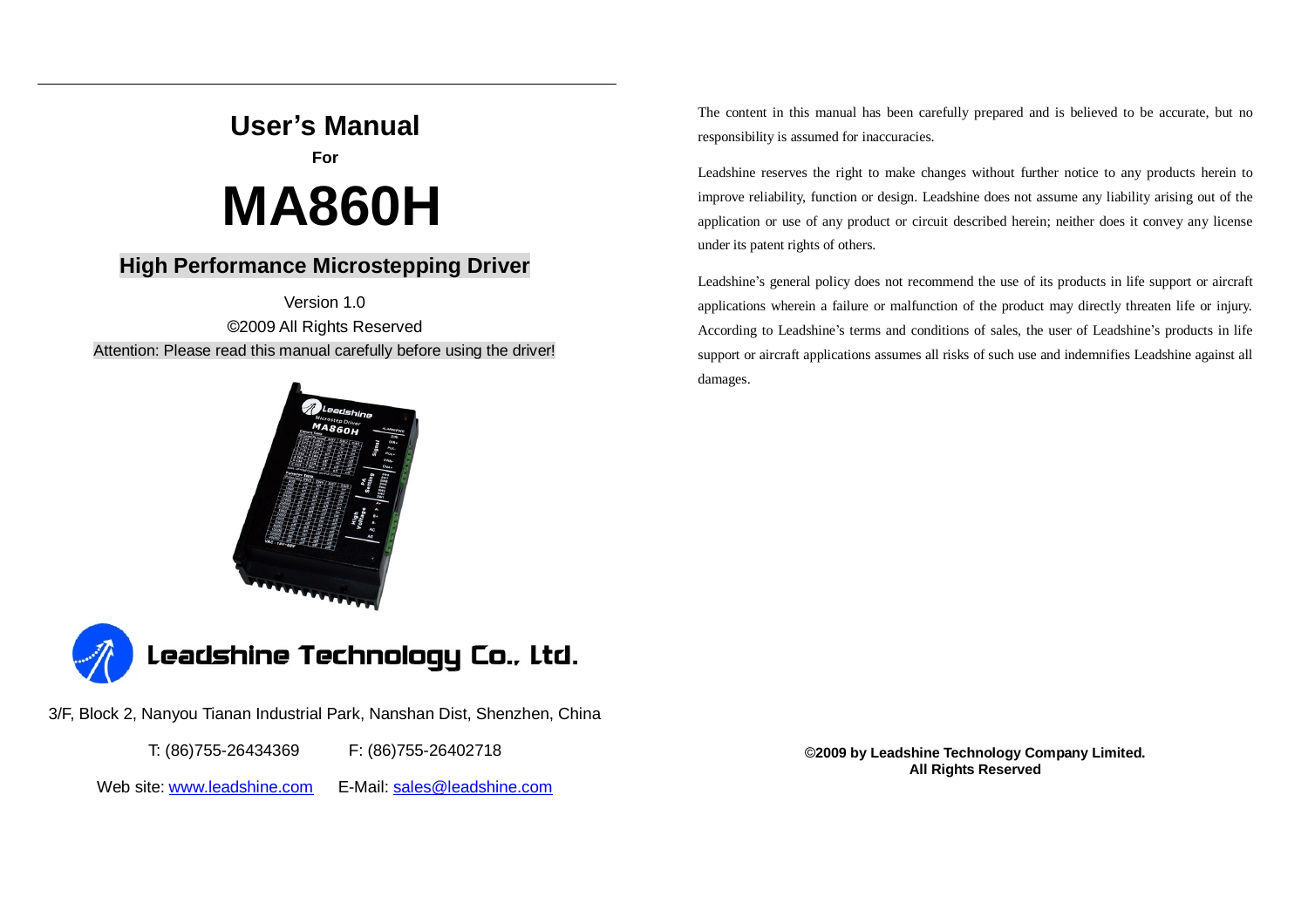Contents

# **Table of Contents**

| Selecting Effective Pulse Edge or Effective Level and Control Signal Mode  3 |  |
|------------------------------------------------------------------------------|--|
|                                                                              |  |
|                                                                              |  |
|                                                                              |  |
|                                                                              |  |
|                                                                              |  |
|                                                                              |  |
|                                                                              |  |
|                                                                              |  |
|                                                                              |  |
|                                                                              |  |
|                                                                              |  |
|                                                                              |  |
|                                                                              |  |
|                                                                              |  |
|                                                                              |  |
|                                                                              |  |
|                                                                              |  |
|                                                                              |  |
| I                                                                            |  |

Contents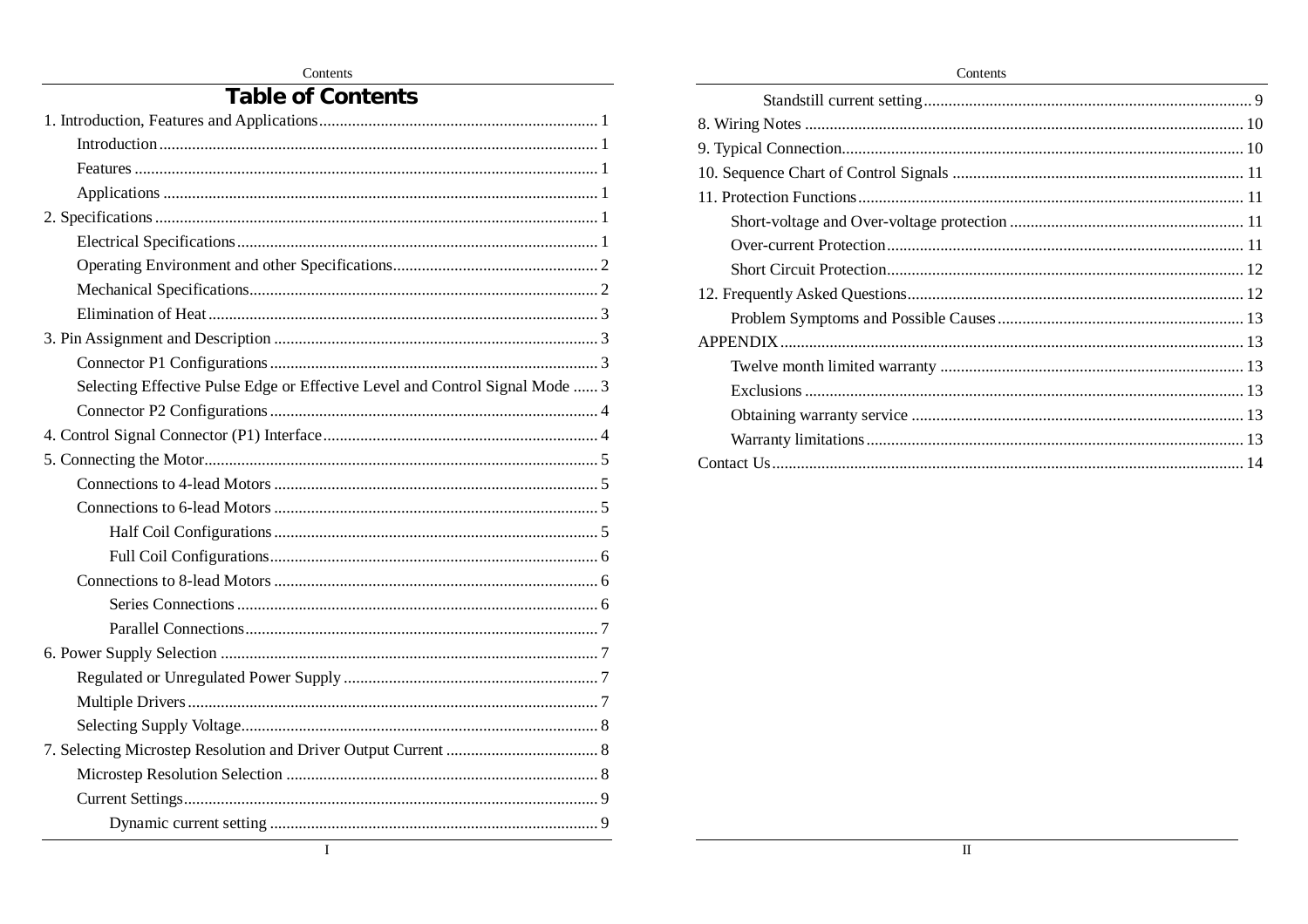l Automatic idle-current reduction

binary, up to 51,200 steps/rev l Suitable for 2-phase and 4-phase motors l Support PUL/DIR and CW/CCW modes l Short-voltage, over-voltage, over-current

and short-cicuit protection

l 16 selectable resolutions in decimal and

# **1. Introduction, Features and Applications**

#### **Introduction**

The MA860HH is a high performance microstepping driver based on pure-sinusoidal current control technology. Owing to the above technology and the self-adjustment technology (self-adjust current control parameters) according to different motors, the driven motors can run with smaller noise, lower heating, smoother movement and have better performances at higher speed than most of the drivers in the markets. It is suitable for driving 2-phase and 4-phase hybrid stepping motors.

#### **Features**

- l High performance, cost-effective
- l Supply voltage up to 80VAC or +110VDC
- l Output current up to 7.2A
- l Self-adjustment technology
- l Pure-sinusoidal current control technology
- l Pulse input frequency up to 300 KHz
- l TTL compatible and optically isolated input

## **Applications**

Suitable for a wide range of stepping motors, from NEMA size 17 to 43. It can be used in various kinds of machines, such as X-Y tables, labeling machines, laser cutters, engraving machines, pick-place devices, and so on. Particularly adapt to the applications desired with low noise, low heating, high speed performance.

# **2. Specifications**

**Electrical Specifications**  $(T_i = 25 °C/77 °F)$ 

| Parameters                  | <b>MA860H</b> |         |                |            |  |
|-----------------------------|---------------|---------|----------------|------------|--|
|                             | Min           | Typical | <b>Max</b>     | Unit       |  |
| Output current              | 1.8           |         | $7.2(5.1$ RMS) | A          |  |
|                             | 36            | 48      | 80             | <b>VAC</b> |  |
| Supply voltage              | $+50$         | $+68$   | $+110$         | <b>VDC</b> |  |
| Logic signal current        | 7             | 10      | 16             | mA         |  |
| Pulse input frequency       | $\theta$      |         | 300            | <b>KHz</b> |  |
| <b>Isolation</b> resistance | 500           |         |                | $M\Omega$  |  |



## **Operating Environment and other Specifications**

| Cooling                      | Natural Cooling or Forced cooling                                                   |                                                                                     |  |  |
|------------------------------|-------------------------------------------------------------------------------------|-------------------------------------------------------------------------------------|--|--|
|                              | Environment                                                                         | Avoid dust, oil fog and corrosive gases                                             |  |  |
|                              | <b>Ambient Temperature</b>                                                          | $0^{\circ}\text{C} - 50^{\circ}\text{C} (32^{\circ}\text{F} - 122^{\circ}\text{F})$ |  |  |
| <b>Operating Environment</b> | Humidity                                                                            | $40\% RH - 90\%RH$                                                                  |  |  |
|                              | <b>Operating Temperature</b>                                                        | $70^{\circ}$ C (158 $^{\circ}$ F) Max                                               |  |  |
|                              | Vibration                                                                           | $5.9$ m/s <sup>2</sup> Max                                                          |  |  |
| <b>Storage Temperature</b>   | $-20^{\circ}\text{C} - 65^{\circ}\text{C}$ (-4 <sup>°</sup> F - 149 <sup>°</sup> F) |                                                                                     |  |  |
| Weight                       | Approx. 580g (20.46oz)                                                              |                                                                                     |  |  |

# **Mechanical Specifications (unit: mm[inch])**

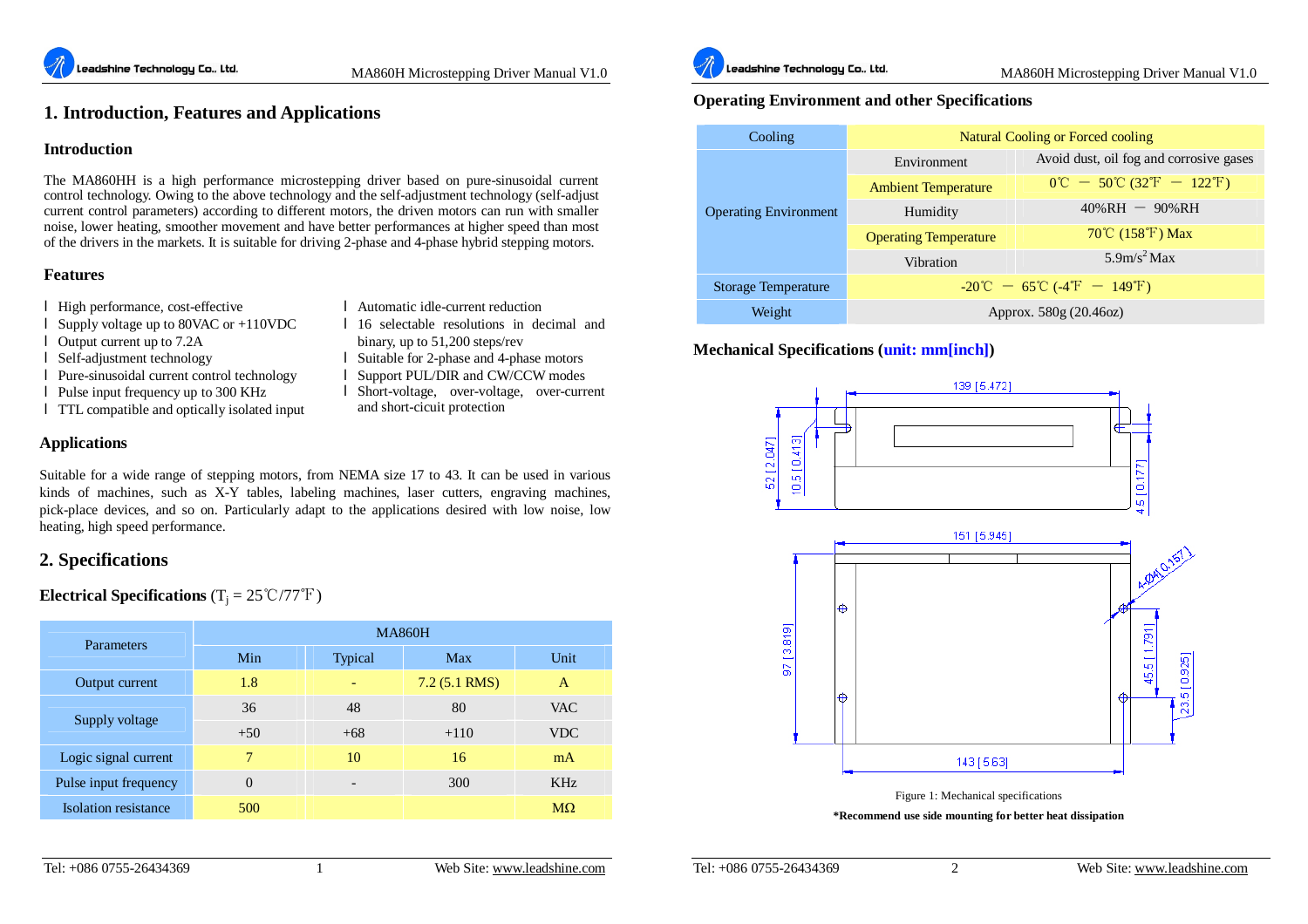

#### **Elimination of Heat**

- l Driver's reliable working temperature should be <70℃(158℉), and motor working temperature should be  $\langle 80^{\circ} \text{C} (176^{\circ} \text{F})$ ;
- l It is recommended to use automatic idle-current mode, namely current automatically reduce to 60% when motor stops, so as to reduce driver heating and motor heating;
- l It is recommended to mount the driver vertically to maximize heat sink area. Use forced cooling method to cool the system if necessary.

# **3. Pin Assignment and Description**

The MA860H has two connectors, connector P1 for control signals connections, and connector P2 for power and motor connections. The following tables are brief descriptions of the two connectors. More detailed descriptions of the pins and related issues are presented in section 4, 5, 9.

#### **Connector P1 Configurations**

| <b>Pin Function</b> | <b>Details</b>                                                                                                                                                                                                                                                                                                                     |
|---------------------|------------------------------------------------------------------------------------------------------------------------------------------------------------------------------------------------------------------------------------------------------------------------------------------------------------------------------------|
| $PUL+$              | <u>Pulse signal:</u> In single pulse (pulse/direction) mode, this input represents pulse<br>signal, active at each rising or falling edge (set by inside jumper J3); 4-5V<br>when PUL-HIGH, 0-0.5V when PUL-LOW. In double pulse mode<br>(pulse/pulse), this input represents clockwise (CW) pulse, active at high level           |
| PUL-                | or low level (set by inside jumper J3). For reliable response, pulse width<br>should be longer than 1.5µs. Series connect resistors for current-limiting when<br>$+12V$ or $+24V$ used. The same as DIR and ENA signals.                                                                                                           |
| $DIR+$              | <b>DIR</b> signal: In single-pulse mode, this signal has low/high voltage levels,<br>representing two directions of motor rotation; in double-pulse mode (set by<br>inside jumper J1), this signal is counter-clock (CCW) pulse, active at high<br>level or low level (set by inside jumper J3). For reliable motion response, DIR |
| DIR-                | signal should be ahead of PUL signal by 5us at least. 4-5V when DIR-HIGH,<br>0-0.5V when DIR-LOW. Please note that motion direction is also related to<br>motor-driver wiring match. Exchanging the connection of two wires for a coil<br>to the driver will reverse motion direction.                                             |
| $ENA+$              | Enable signal: This signal is used for enabling/disabling the driver. High level<br>(NPN control signal, PNP and Differential control signals are on the contrary,                                                                                                                                                                 |
| ENA-                | namely Low level for enabling.) for enabling the driver and low level for<br>disabling the driver. Usually left <b>UNCONNECTED</b> ( <b>ENABLED</b> ).                                                                                                                                                                             |

#### **Selecting Effective Pulse Edge or Effective Level and Control Signal Mode**

There are two jumpers J1 and J3 inside the MA860H specifically for selecting active pulse edge or effective level and control signal mode, as shown in figure 2. Default setting is PUL/DIR mode and upward-rising edge active.(Note: J2 inside the driver is used to reverse the default rotation direction.)



 $J1$  0  $J3$ 



(a) J1, J3 open circuit (b) J1 open circuit, J3 shirt circuit

PUL/DIR mode and Active at rising edge (NPN) PUL/DIR mode and active at falling edge (NPN)

 $J3$ 

(c) J1 short circuit, J3 open circuit (d) J1, J3short circuit CW/CCW mode and active at low level (The fixed level) CW/CCW mode and active at high level (The fixed level)

Figure 2: J1 and J3 jumpers

#### **Connector P2 Configurations**

| <b>Pin Function</b> | Details                                                              |  |
|---------------------|----------------------------------------------------------------------|--|
| AC.                 | Power supply, 18~80 VAC or 24~110 VDC, Including voltage fluctuation |  |
| AC                  | and EMF voltage. Recommended 18~60VAC or 24~85VDC.                   |  |
| $A+$ . $A-$         | Motor Phase A                                                        |  |
| $B+$ , $B-$         | Motor Phase B                                                        |  |

# **4. Control Signal Connector (P1) Interface**

The MA860H can accept differential and single-ended inputs (including open-collector and PNP output). The MA860H has 3 optically isolated logic inputs which are located on connector P1 to accept line driver control signals. These inputs are isolated to minimize or eliminate electrical noises coupled onto the drive control signals. Recommend use line driver control signals to increase noise immunity of the driver in interference environments. In the following figures, connections to open-collector and PNP signals are illustrated.



Figure 3: Connections to open-collector signal (common-anode)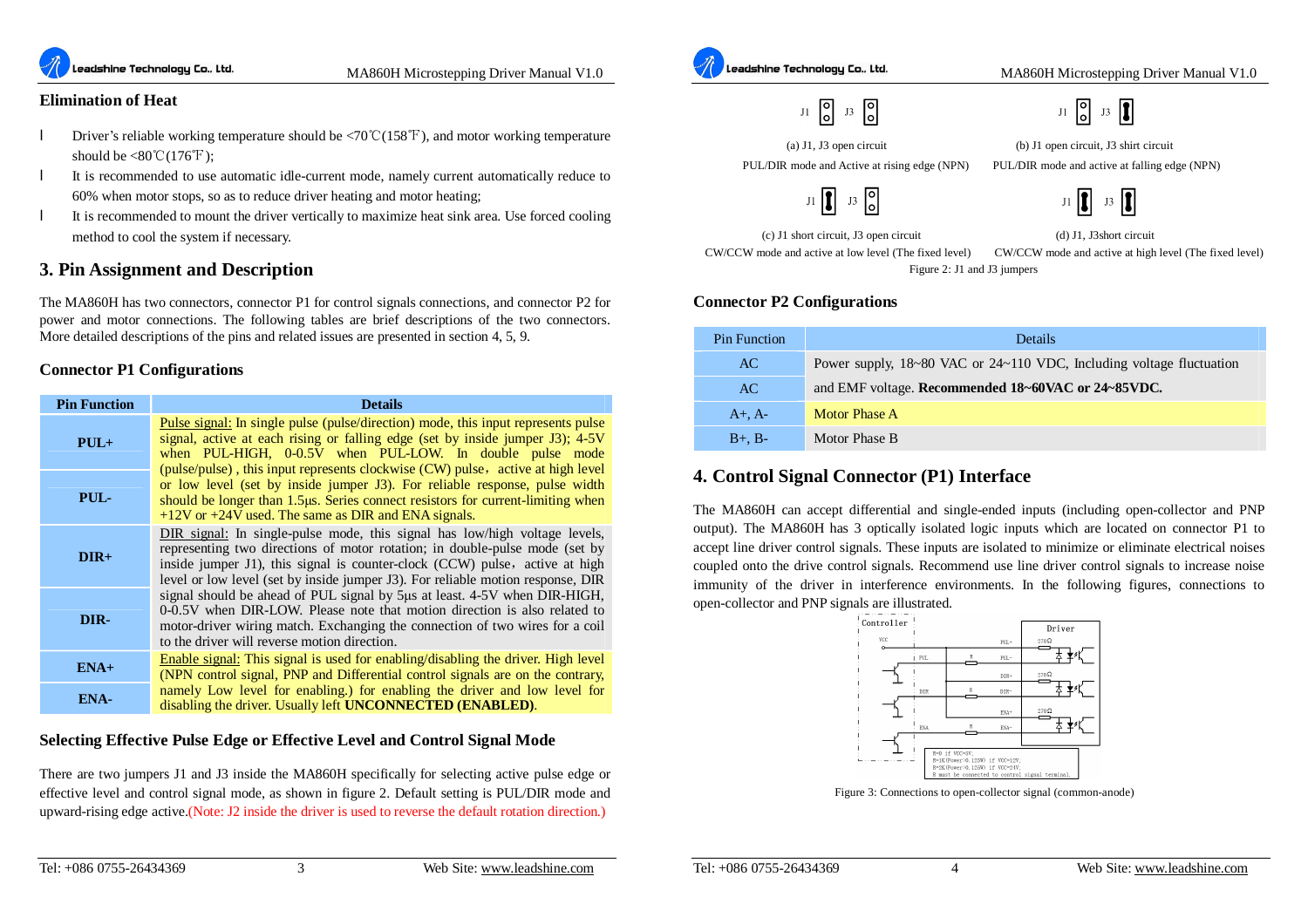



Figure 4: Connection to PNP signal (common-cathode)

# **5. Connecting the Motor**

The MA860H can drive any 2-pahse and 4-pahse hybrid stepping motors.

#### **Connections to 4-lead Motors**

4 lead motors are the least flexible but easiest to wire. Speed and torque will depend on winding inductance. In setting the driver output current, multiply the specified phase current by 1.4 to determine the peak output current.



Figure 5: 4-lead Motor Connections

#### **Connections to 6-lead Motors**

Like 8 lead stepping motors, 6 lead motors have two configurations available for high speed or high torque operation. The higher speed configuration, or half coil, is so described because it uses one half of the motor's inductor windings. The higher torque configuration, or full coil, uses the full windings of the phases.

#### **Half Coil Configurations**

As previously stated, the half coil configuration uses 50% of the motor phase windings. This gives lower inductance, hence, lower torque output. Like the parallel connection of 8 lead motor, the torque output will be more stable at higher speeds. This configuration is also referred to as half chopper. In setting the driver output current multiply the specified per phase (or unipolar) current rating by 1.4 to determine the peak output current.



Figure 6: 6-lead motor half coil (higher speed) connections

#### **Full Coil Configurations**

The full coil configuration on a six lead motor should be used in applications where higher torque at lower speeds is desired. This configuration is also referred to as full copper. In full coil mode, the motors should be run at only 70% of their rated current to prevent over heating.



Figure 7: 6-lead motor full coil (higher torque) connections

#### **Connections to 8-lead Motors**

8 lead motors offer a high degree of flexibility to the system designer in that they may be connected in series or parallel, thus satisfying a wide range of applications.

#### **Series Connections**

A series motor configuration would typically be used in applications where a higher torque at lower speeds is required. Because this configuration has the most inductance, the performance will start to degrade at higher speeds. In series mode, the motors should also be run at only 70% of their rated current to prevent over heating.



Figure 8: 8-lead motor series connections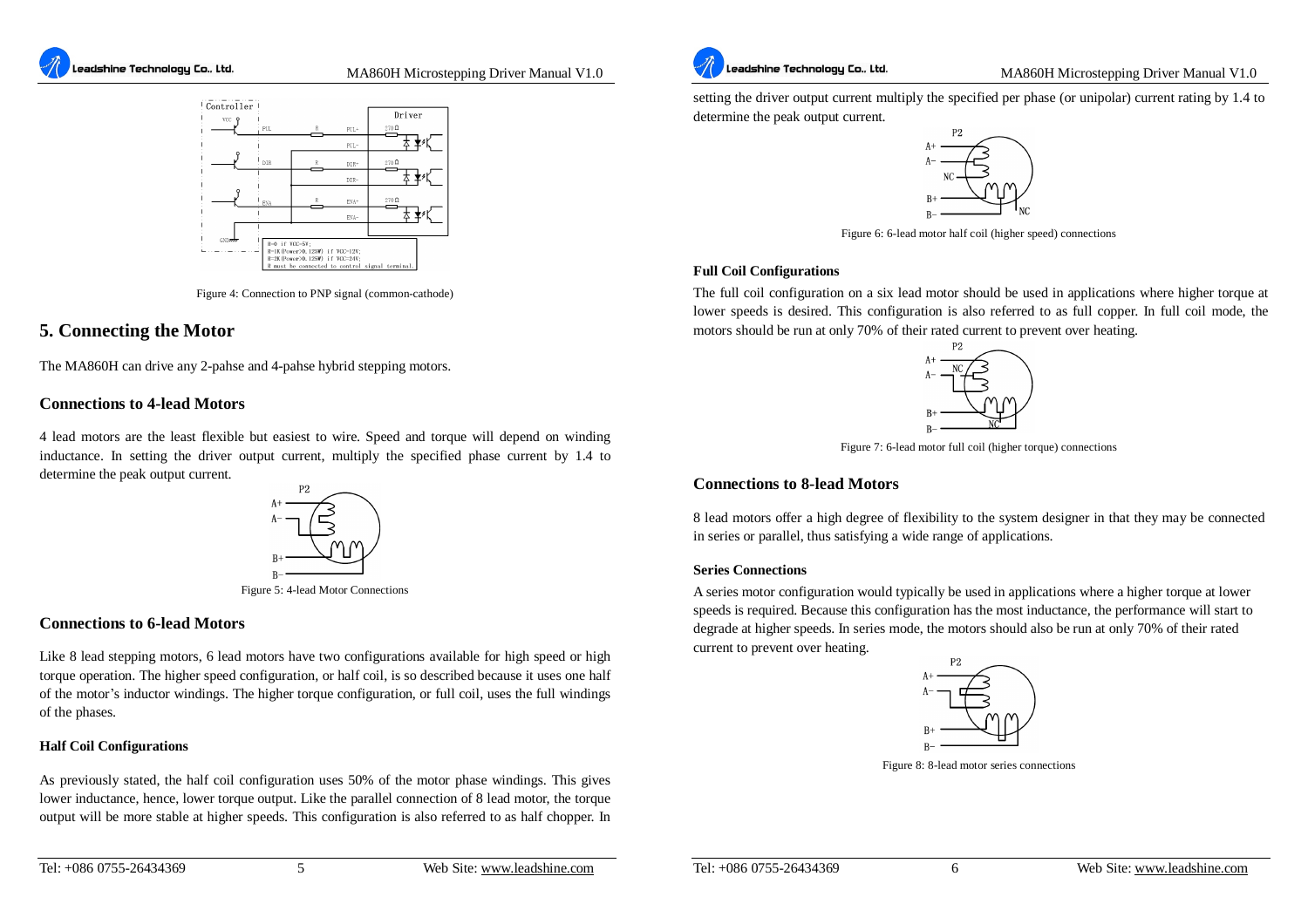

#### **Parallel Connections**

An 8 lead motor in a parallel configuration offers a more stable, but lower torque at lower speeds. But because of the lower inductance, there will be higher torque at higher speeds. Multiply the per phase (or unipolar) current rating by 1.96, or the bipolar current rating by 1.4, to determine the peak output current.



Figure 9: 8-lead motor parallel connections

## **6. Power Supply Selection**

The MA860H can match Large and small size stepping motors (from Nema size 17 to 43) made by Leadshine or other motor manufactures around the world. To achieve good driving performances, it is important to select supply voltage and output current properly. Generally speaking, supply voltage determines the high speed performance of the motor, while output current determines the output torque of the driven motor (particularly at lower speed). Higher supply voltage will allow higher motor speed to be achieved, at the price of more noise and heating. If the motion speed requirement is low, it's better to use lower supply voltage to decrease noise, heating and improve reliability.

#### **Regulated or Unregulated Power Supply**

Both regulated and unregulated power supplies can be used to supply the driver. However, unregulated power supplies are preferred due to their ability to withstand current surge. If regulated power supplies (such as most switching supplies.) are indeed used, it is important to have large current output rating to avoid problems like current clamp, for example using 4A supply for 3A motor-driver operation. On the other hand, if unregulated supply is used, one may use a power supply of lower current rating than that of motor (typically  $50\% \sim 70\%$  of motor current). The reason is that the driver draws current from the power supply capacitor of the unregulated supply only during the ON duration of the PWM cycle, but not during the OFF duration. Therefore, the average current withdrawn from power supply is considerably less than motor current. For example, two 3A motors can be well supplied by one power supply of 4A rating.

#### **Multiple Drivers**

It is recommended to have multiple drivers to share one power supply to reduce cost, if the supply



MA860H Microstepping Driver Manual V1.0

has enough capacity. To avoid cross interference, **DO NOT** daisy-chain the power supply input pins of the drivers. (Instead, please connect them to power supply separately.)

#### **Selecting Supply Voltage**

The power MOSFETS inside the MA860H can actually operate within 18  $\sim$  80VAC or +24  $\sim$ +110VDC, including power input fluctuation and back EMF voltage generated by motor coils during motor shaft deceleration. Higher supply voltage can increase motor torque at higher speeds, thus helpful for avoiding losing steps. However, higher voltage may cause bigger motor vibration at lower speed, and it may also cause over-voltage protection or even driver damage. Therefore, it is suggested to choose only sufficiently high supply voltage for intended applications, and it is suggested to use power supplies with theoretical output voltage of  $18 \sim 60$ VAC or  $+24 \sim +85$ VDC, leaving room for power fluctuation and back-EMF.

# **7. Selecting Microstep Resolution and Driver Output Current**

This driver uses an 8-bit DIP switch to set microstep resolution, and motor operating current, as shown below:



#### **Microstep Resolution Selection**

Microstep resolution is set by SW5, 6, 7, 8 of the DIP switch as shown in the following table:

| <b>Microstep</b>        | Steps/rev.(for 1.8° motor) | SW <sub>5</sub> | SW <sub>6</sub> | SW7        | SW <sub>8</sub> |
|-------------------------|----------------------------|-----------------|-----------------|------------|-----------------|
| $\overline{2}$          | 400                        | <b>ON</b>       | <b>ON</b>       | ON         | <b>ON</b>       |
| $\overline{\mathbf{4}}$ | 800                        | <b>OFF</b>      | <b>ON</b>       | <b>ON</b>  | <b>ON</b>       |
| 8                       | 1600                       | <b>ON</b>       | <b>OFF</b>      | ON         | <b>ON</b>       |
| 16                      | 3200                       | <b>OFF</b>      | <b>OFF</b>      | <b>ON</b>  | <b>ON</b>       |
| 32                      | 6400                       | ON              | ON              | <b>OFF</b> | ON              |
| 64                      | 12800                      | <b>OFF</b>      | <b>ON</b>       | <b>OFF</b> | <b>ON</b>       |
| 128                     | 25600                      | ON              | <b>OFF</b>      | <b>OFF</b> | <b>ON</b>       |
| 256                     | 51200                      | <b>OFF</b>      | <b>OFF</b>      | <b>OFF</b> | <b>ON</b>       |
| 5                       | 1000                       | ON              | ON              | ON         | <b>OFF</b>      |
| 10                      | 2000                       | <b>OFF</b>      | <b>ON</b>       | <b>ON</b>  | <b>OFF</b>      |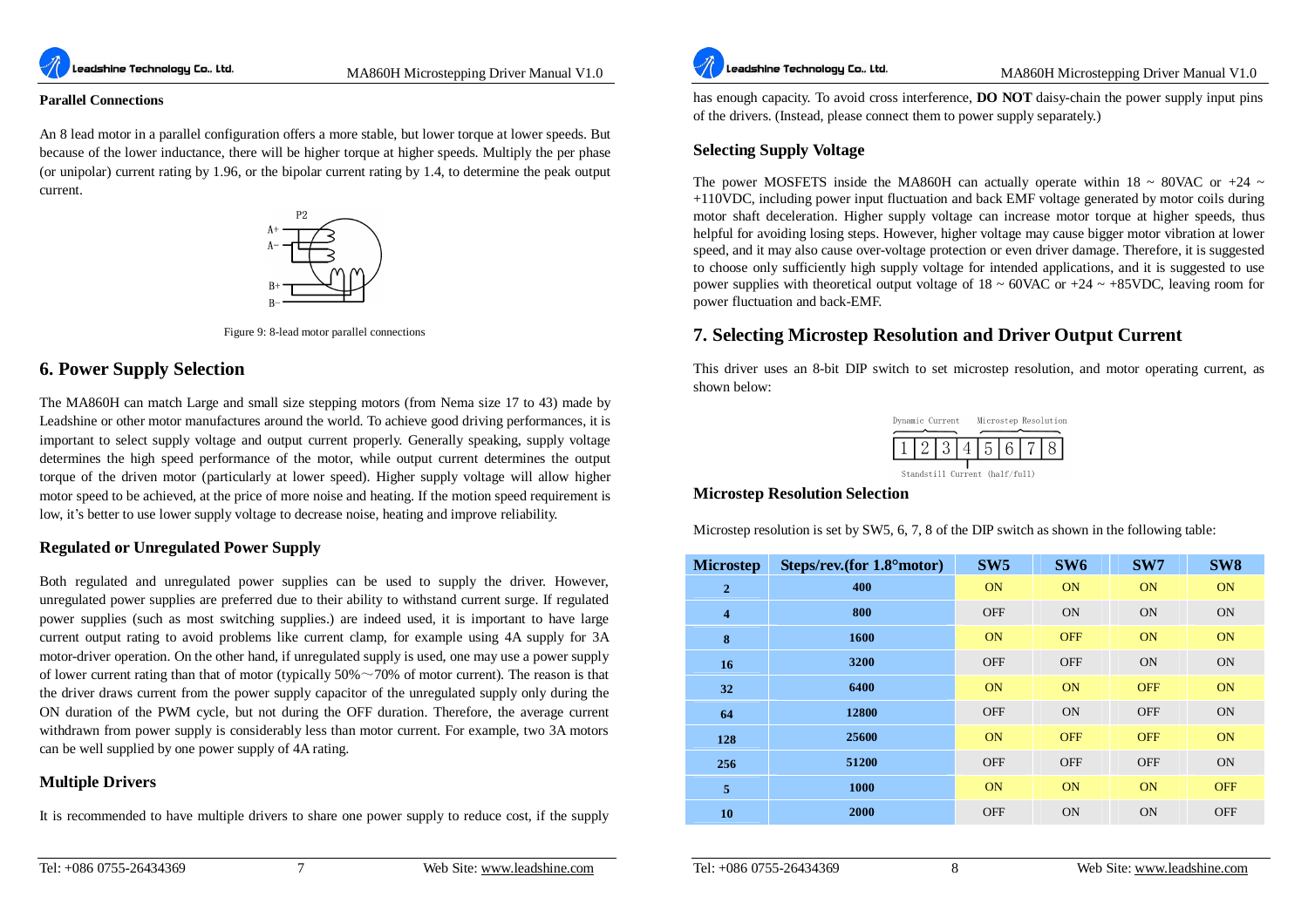eadshine Technology Co., Ltd.

MA860H Microstepping Driver Manual V1.0

| 20  | 4000  | ON         | <b>OFF</b> | ON         | <b>OFF</b> |
|-----|-------|------------|------------|------------|------------|
| 25  | 5000  | <b>OFF</b> | <b>OFF</b> | ON         | <b>OFF</b> |
| 40  | 8000  | ON         | <b>ON</b>  | <b>OFF</b> | <b>OFF</b> |
| 50  | 10000 | <b>OFF</b> | <b>ON</b>  | <b>OFF</b> | <b>OFF</b> |
| 100 | 20000 | ON         | <b>OFF</b> | <b>OFF</b> | <b>OFF</b> |
| 200 | 40000 | <b>OFF</b> | <b>OFF</b> | <b>OFF</b> | <b>OFF</b> |

#### **Current Settings**

For a given motor, higher driver current will make the motor to output more torque, but at the same time causes more heating in the motor and driver. Therefore, output current is generally set to be such that the motor will not overheat for long time operation. Since parallel and serial connections of motor coils will significantly change resulting inductance and resistance, it is therefore important to set driver output current depending on motor phase current, motor leads and connection methods. Phase current rating supplied by motor manufacturer is important in selecting driver current, however the selection also depends on leads and connections.

The first three bits (SW1, 2, 3) of the DIP switch are used to set the dynamic current. Select a setting closest to your motor's required current.

| <b>Dynamic current setting</b> |  |  |
|--------------------------------|--|--|
|--------------------------------|--|--|

| <b>Ref Current (Screen printing)</b> | <b>Peak Current</b> | SW1        | SW2        | SW3        |
|--------------------------------------|---------------------|------------|------------|------------|
| 2.00 <sub>A</sub>                    | 2.40 <sub>A</sub>   | <b>ON</b>  | ON         | ON         |
| 2.57 <sub>A</sub>                    | 3.08A               | <b>OFF</b> | ON         | ON         |
| 3.14A                                | 3.77A               | ON         | <b>OFF</b> | ON         |
| 3.71A                                | 4.45A               | <b>OFF</b> | <b>OFF</b> | <b>ON</b>  |
| 4.28A                                | 5.14A               | <b>ON</b>  | ON         | <b>OFF</b> |
| 4.86A                                | 5.83A               | <b>OFF</b> | ON         | <b>OFF</b> |
| 5.43A                                | 6.52A               | <b>ON</b>  | <b>OFF</b> | <b>OFF</b> |
| 6.00A                                | 7.20 <sub>A</sub>   | <b>OFF</b> | <b>OFF</b> | <b>OFF</b> |

**Notes:** Ref Current table on the screen printing is used for the users of the M860H to refer. Due to motor inductance, the actual current in the coil may be smaller than the dynamic current setting, particularly under high speed condition.

#### **Standstill current setting**

SW4 is used for this purpose. OFF meaning that the standstill current is set to be half of the selected



dynamic current, and ON meaning that standstill current is set to be the same as the selected dynamic current.

The current automatically reduced to 60% of the selected dynamic current one second after the last pulse. Theoretically, this will reduce motor heating to 36% (due to  $P = I^2 * R$ ) of the original value. If the application needs a different standstill current, please contact Leadshine.

# **8. Wiring Notes**

- In order to improve anti-interference performance of the driver, it is recommended to use twisted pair shield cable.
- l To prevent noise incurred in PUL/DIR signal, pulse/direction signal wires and motor wires should not be tied up together. It is better to separate them by at least 10 cm, otherwise the disturbing signals generated by motor will easily disturb pulse direction signals, causing motor position error, system instability and other failures.
- l If a power supply serves several drivers, separately connecting the drivers is recommended instead of daisy-chaining.
- l It is prohibited to pull and plug connector P2 while the driver is powered ON, because there is high current flowing through motor coils (even when motor is at standstill). Pulling or plugging connector P2 with power on will cause extremely high back-EMF voltage surge, which may damage the driver.

# **9. Typical Connection**

A complete stepping system should include stepping motor, stepping driver, power supply and controller (pulse generator). A typical connection is shown as figure 10.



Figure 10: Typical connection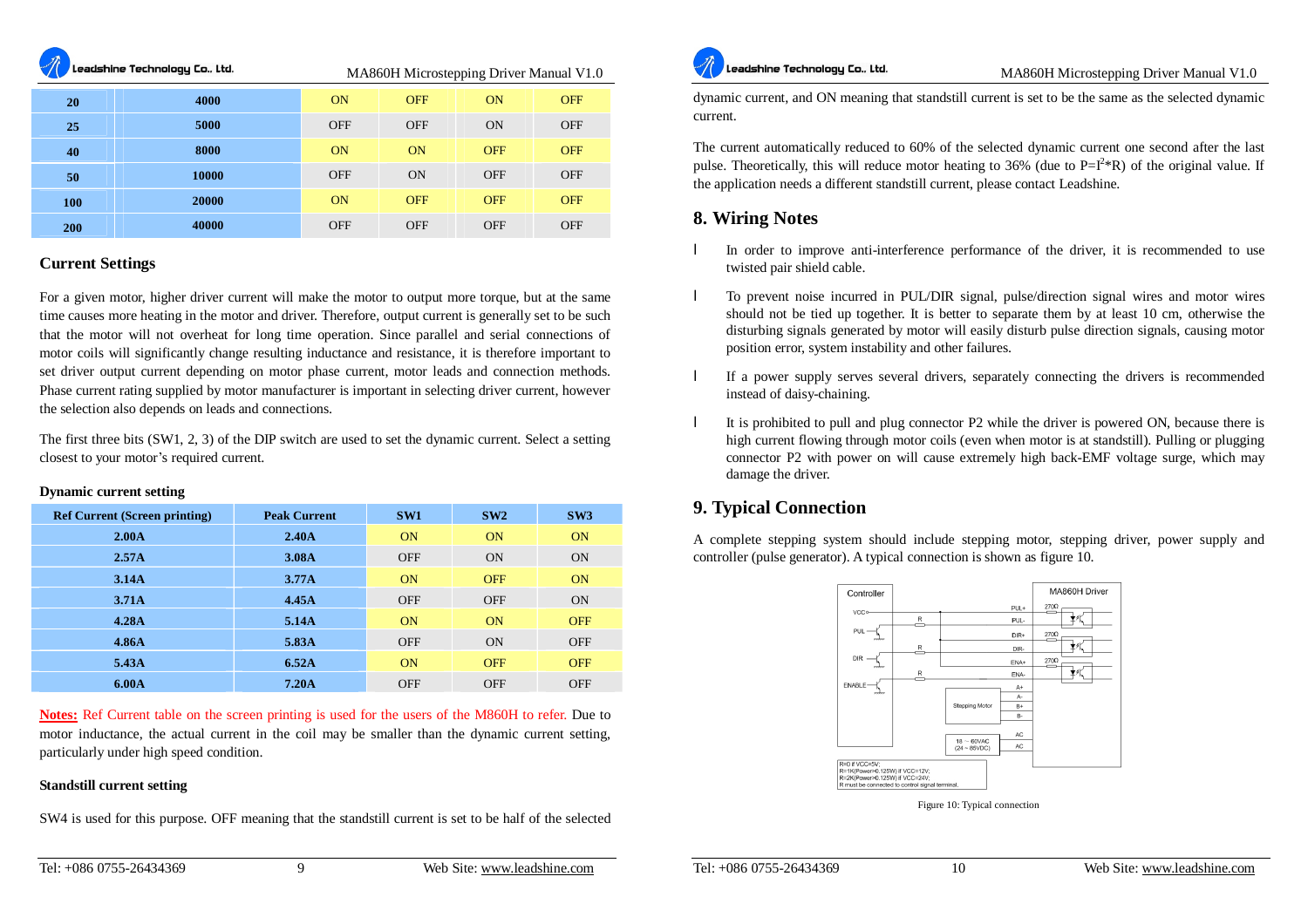# **10. Sequence Chart of Control Signals**

In order to avoid some fault operations and deviations, PUL, DIR and ENA should abide by some rules, shown as following diagram:





## **Remark:**

- a) t1: ENA must be ahead of DIR by at least 5μs. Usually, ENA+ and ENA- are NC (not connected). See "Connector P1 Configurations" for more information.
- b) t2: DIR must be ahead of PUL effective edge by 5μs to ensure correct direction;
- c) t3: Pulse width not less than 1.5μs;
- d) t4: Low level width not less than 1.5μs.

# **11. Protection Functions**

To improve reliability, the driver incorporates some built-in protections features.

#### **Short-voltage and Over-voltage protection**

When power supply voltage is lower than 13VAC or +18VDC, short-voltage protection will be activated and power indicator LED will blink. When power supply voltage exceeds 123VAC or +173VDC, over-voltage protection will be activated and Alarm indicator LED will turn on.

#### **Over-current Protection**

Protection will be activated when continuous current exceeds the limit.



MA860H Microstepping Driver Manual V1.0

#### **Short Circuit Protection**

Protection will be activated in case of short circuit between motor coils or between motor coil and ground.

# **12. Frequently Asked Questions**

In the event that your driver doesn't operate properly, the first step is to identify whether the problem is electrical or mechanical in nature. The next step is to isolate the system component that is causing the problem. As part of this process you may have to disconnect the individual components that make up your system and verify that they operate independently. It is important to document each step in the troubleshooting process. You may need this documentation to refer back to at a later date, and these details will greatly assist our Technical Support staff in determining the problem should you need assistance.

Many of the problems that affect motion control systems can be traced to electrical noise, controller software errors, or mistake in wiring.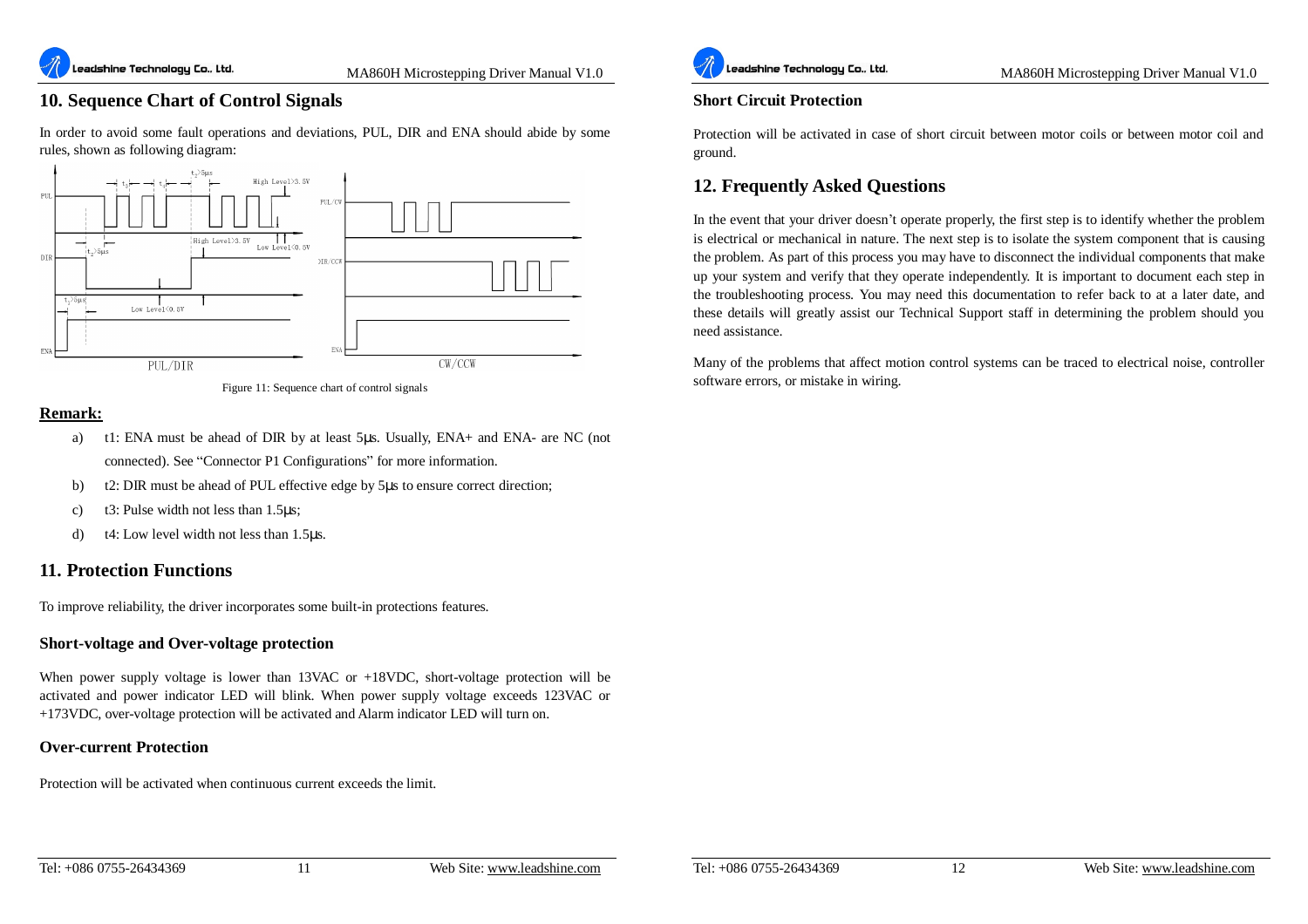

#### **Problem Symptoms and Possible Causes**

| <b>Symptoms</b>                           | <b>Possible Problems</b>                                |  |  |
|-------------------------------------------|---------------------------------------------------------|--|--|
|                                           | No power                                                |  |  |
|                                           | Microstep resolution setting is wrong                   |  |  |
| Motor is not rotating                     | DIP switch current setting is wrong                     |  |  |
|                                           | Fault condition exists                                  |  |  |
|                                           | The driver is disabled                                  |  |  |
| Motor rotates in the wrong direction      | Motor phases may be connected in reverse                |  |  |
| The driver in fault                       | DIP switch current setting is wrong                     |  |  |
|                                           | Something wrong with motor coil                         |  |  |
|                                           | Control signal is too weak                              |  |  |
|                                           | Control signal is interfered                            |  |  |
| <b>Erratic motor motion</b>               | Wrong motor connection                                  |  |  |
|                                           | Something wrong with motor coil                         |  |  |
|                                           | Current setting is too small, losing steps              |  |  |
|                                           | Current setting is too small                            |  |  |
|                                           | Motor is undersized for the application                 |  |  |
| <b>Motor stalls during acceleration</b>   | Acceleration is set too high                            |  |  |
|                                           | Power supply voltage too low                            |  |  |
|                                           | Inadequate heat sinking / cooling                       |  |  |
| <b>Excessive motor and driver heating</b> | Automatic current reduction function not being utilized |  |  |
|                                           | Current is set too high                                 |  |  |



# **APPENDIX**

#### **Twelve month limited warranty**

Leadshine Technology Co., Ltd. warrants its products against defects in materials and workmanship for a period of 12 months from shipment out of factory. During the warranty period, Leadshine will either, at its option, repair or replace products which proved to be defective.

#### **Exclusions**

The above warranty does not extend to any product damaged by reasons of improper or inadequate handlings by customer, improper or inadequate customer wirings, unauthorized modification or misuse, or operation beyond the electrical specifications of the product and/or operation beyond environmental specifications for the product.

#### **Obtaining warranty service**

To obtain warranty service, a returned material authorization number (RMA) must be obtained from customer service at e-mail: [tech@leadshine.com](mailto:tech@leadshine.com) before returning product for service. Customer shall prepay shipping charges for products returned to Leadshine for warranty service, and Leadshine shall pay for return of products to customer.

#### **Warranty limitations**

Leadshine makes no other warranty, either expressed or implied, with respect to the product. Leadshine specifically disclaims the implied warranties of merchantability and fitness for a particular purpose. Some jurisdictions do not allow limitations on how long and implied warranty lasts, so the above limitation or exclusion may not apply to you. However, any implied warranty of merchantability or fitness is limited to the 12-month duration of this written warranty.

#### Shipping failed product

If your product fail during the warranty period, e-mail customer service at [tech@leadshine.com](mailto:tech@leadshine.com) to obtain a returned material authorization number (RMA) before returning product for service. Please include a written description of the problem along with contact name and address. Send failed product to distributor in your area or: Leadshine Technology Co., Ltd. 3/F, Block 2, Nanyou Tianan Industrial Park, Nanshan Dist, Shenzhen, China. Also enclose information regarding the circumstances prior to product failure.